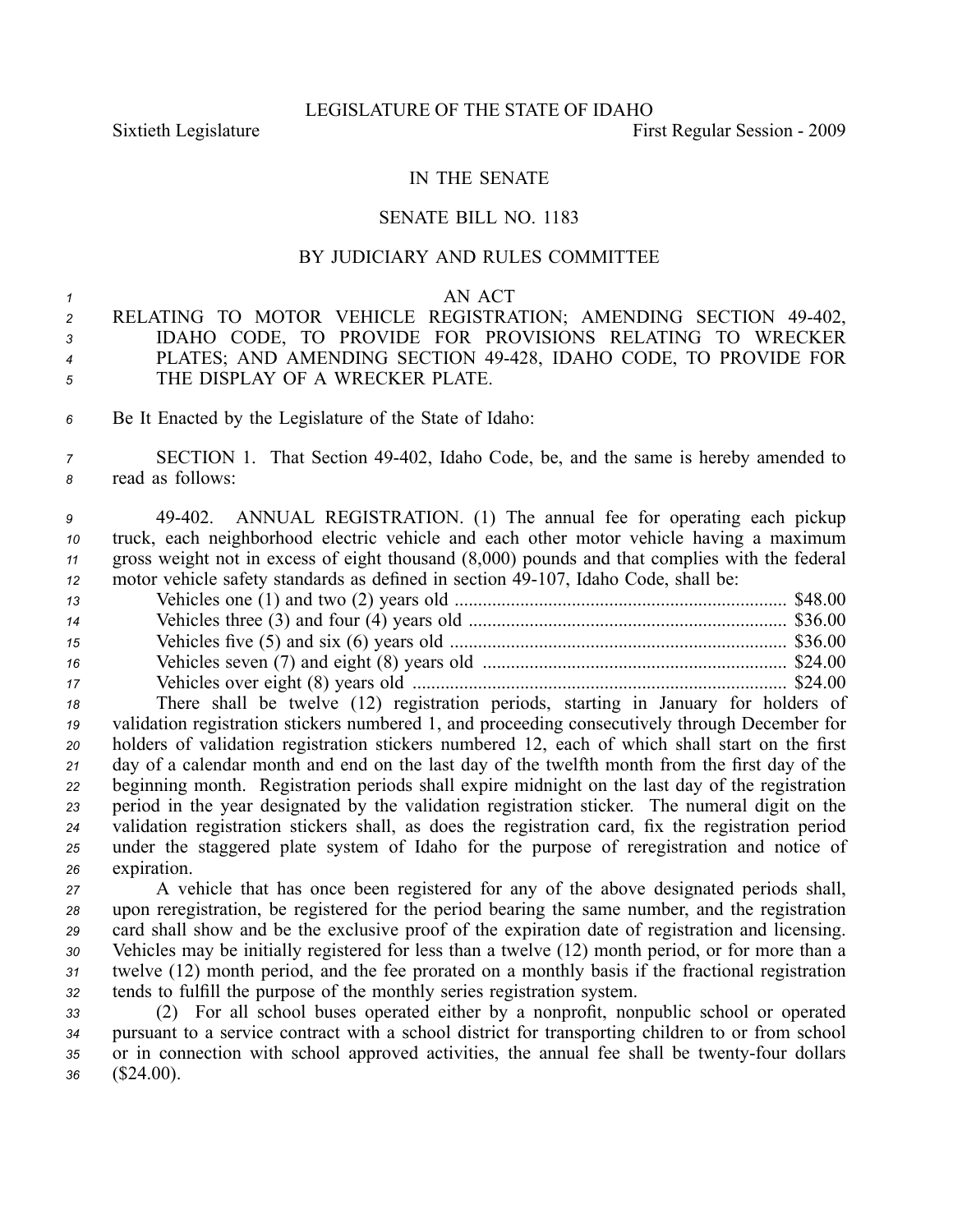*1* (3) For all motorcycles and motor-driven cycles which comply with the federal motor *<sup>2</sup>* vehicle safety standards, operated upon the public highways the annual fee shall be nine dollars *<sup>3</sup>* (\$9.00).

4 (4) For operation of an all-terrain vehicle, utility type vehicle or motorbike, excluding <sup>a</sup> motorbike with an engine displacement of fifty (50) cubic centimeters or less, on public lands, <sup>a</sup> restricted vehicle license plate fee pursuan<sup>t</sup> to section 49450, Idaho Code, shall be paid. In addition, the registration fee specified in section 67-7122, Idaho Code, shall be paid as provided in section 677122, Idaho Code. The registration and restricted vehicle license plate <sup>9</sup> exemption provided in section 49-426(2), Idaho Code, applies to all-terrain vehicles, utility type vehicles, motorbikes and motorcycles used for the purposes described in subsection (2) of section 49426, Idaho Code.

*<sup>12</sup>* (5) For all motor homes the fee shall be as specified in subsection (1) of this section and *<sup>13</sup>* shall be in addition to the fees provided for in section 49445, Idaho Code.

*<sup>14</sup>* (6) Registration fees shall not be subject to refund.

 (7) A financial institution or repossession service contracted to <sup>a</sup> financial institution repossessing vehicles under the terms of <sup>a</sup> security agreemen<sup>t</sup> shall move the vehicle from the place of repossession to the financial institution's place of business on <sup>a</sup> repossession plate. The repossession plate shall also be used for demonstrating the vehicle to <sup>a</sup> prospective 19 purchaser for a period not to exceed ninety-six (96) hours. The registration fees for repossession plates shall be as required in subsection (1) of this section for <sup>a</sup> vehicle one (1) and two (2) years old. All other fees required under chapter 4, title 49, Idaho Code, shall be in addition to the registration fee. The repossession plate shall be issued on an annual basis by the department.

 (8) A wrecker or towing business engaged in the process of towing motorized vehicles, which have been wrecked, abandoned, salvaged or may be disabled, may apply for <sup>a</sup> wrecker plate to be displayed on those vehicles being towed, provided the power unit is properly registered under this chapter. The registration fees for wrecker plates shall be as required in subsection (1) of this section for <sup>a</sup> vehicle one (1) and two (2) years old. All other fees required under chapter 4, title 49, Idaho Code, shall be in addition to the registration fee. The wrecker plate shall be issued on an annual basis by the department.

 (9) In addition to the annual registration fee in this section, there shall be an initial 32 program fee of twenty-five dollars (\$25.00) and an annual program fee of fifteen dollars (\$15.00) for all special license plate programs for those license plates issued pursuan<sup>t</sup> to sections 49404A, 49407, 49408, 49409, 49414, 49416, 49418 and 49418D, Idaho Code. 35 For special plates issued pursuant to sections 49-406 and 49-406A, Idaho Code, there shall be 36 an initial program fee of twenty-five dollars (\$25.00) but there shall be no annual renewal fee. For special plates issued pursuant to sections  $49-415C$ ,  $49-415D$ ,  $49-415E$ ,  $49-416A$ ,  $49-416B$ , 49416C, 49416D, 49416E, 49417, 49417A, 49417B, 49417C, 49417D, 49417E, 49418A, 49418B, 49418C, 49418E, 49419, 49419A, 49419B, 49419C, 49419D, 49420, 49420A, 49420B, 49420C, 49420D, 49420E and 49420G, Idaho Code, there shall be an 41 initial program fee of thirty-five dollars (\$35.00) and an annual program fee of twenty-five dollars (\$25.00). The fees contained in this subsection shall be applicable to all new special plate programs. The initial program fee and the annual program fee shall be deposited in the state highway account and shall be used to fund the cost of administration of special license plate programs, unless otherwise specified by law.